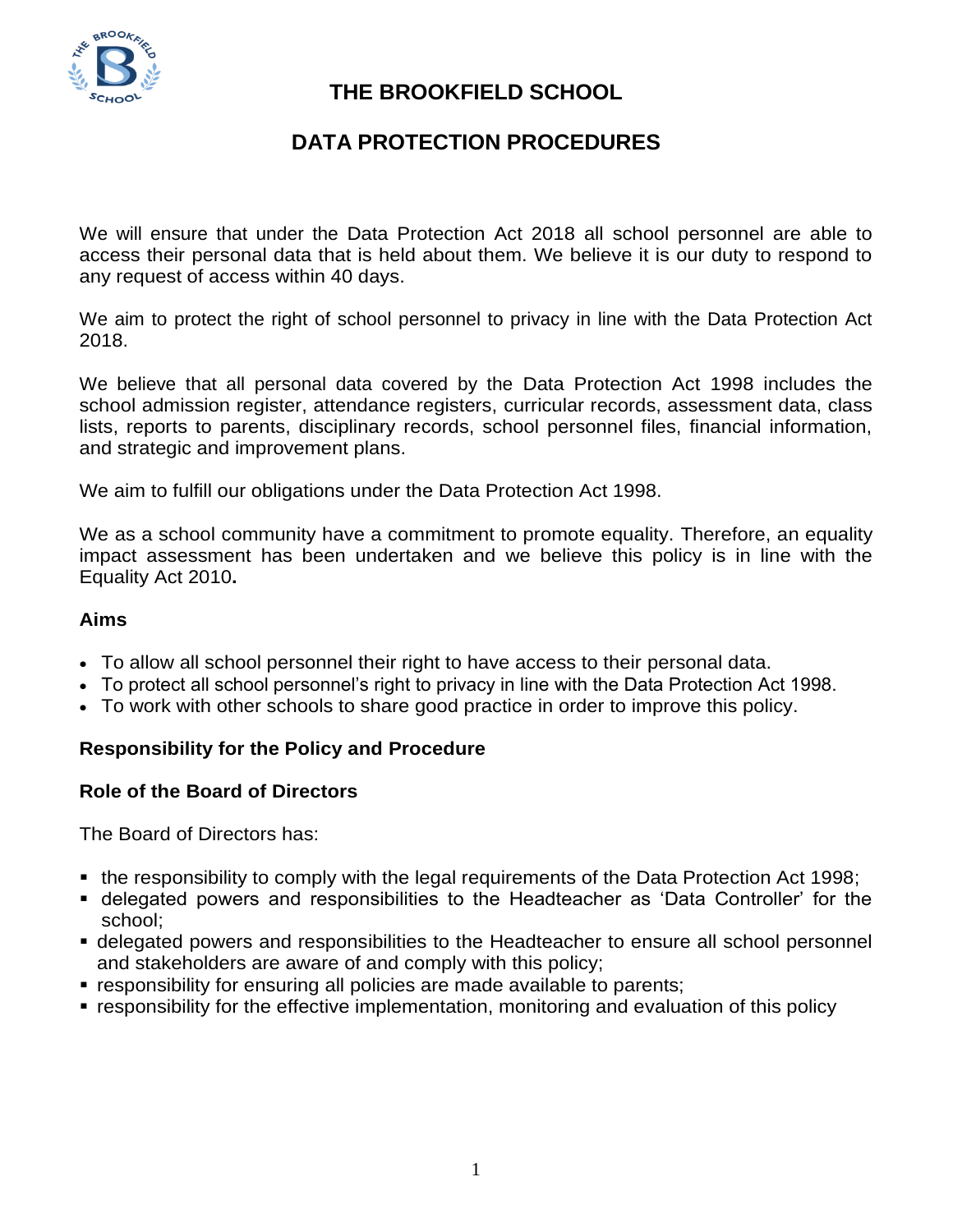# **Role of the Headteacher and Senior Leadership Team**

The Headteacher and the Senior Leadership Team will:

- ensure the school complies with the Data Protection Act 1998 and the data protection principles;
- ensure security measures and confidential systems are in place to protect personal data and pupil records;
- ensure all personal data is accurate and that inaccurate data is corrected or erased;
- ensure that at the beginning of every academic year all school personnel will receive a copy of their personal data;
- ensure procedures are in place to deal with requests for access to personal data;
- **EXE** ensure school personnel are aware of their rights;
- ensure school personnel are aware of their responsibilities
- **provide leadership and vision in respect of equality;**
- **provide guidance, support and training to all staff;**
- **number** monitor the effectiveness of this policy;

# **Role of School Personnel**

School personnel will:

- comply with all aspects of this policy;
- follow the safe and confidential system procedures that are in place to protect personal data and pupil records;
- receive a copy of their personal data at the beginning of every academic year;
- check this data and will inform the Data Controller of any mistakes;
- **p** apply in writing for access to their personal data;
- comply and respect confidentiality of personal information when involved with interviewing new school personnel;
- **inform the school and the Local Authority of any changes to their personal data**
- **implement the school's equalities policy and schemes;**
- **•** report and deal with all incidents of discrimination;
- **EXECTE:** attend appropriate training sessions on equality;
- report any concerns they have on any aspect of the school community

## **Data Protection Principles**

Personal data must:

- be processed lawfully;
- be obtained and processed for specific and lawful purposes;
- be sufficient, appropriate and not excessive in relation to the precise purpose;
- **be accurate and up to date;**
- not be kept for a great length of time;
- **be processed in agreement with the individual's legal rights;**
- be protected against unlawful processing, accidental loss, destruction or damage;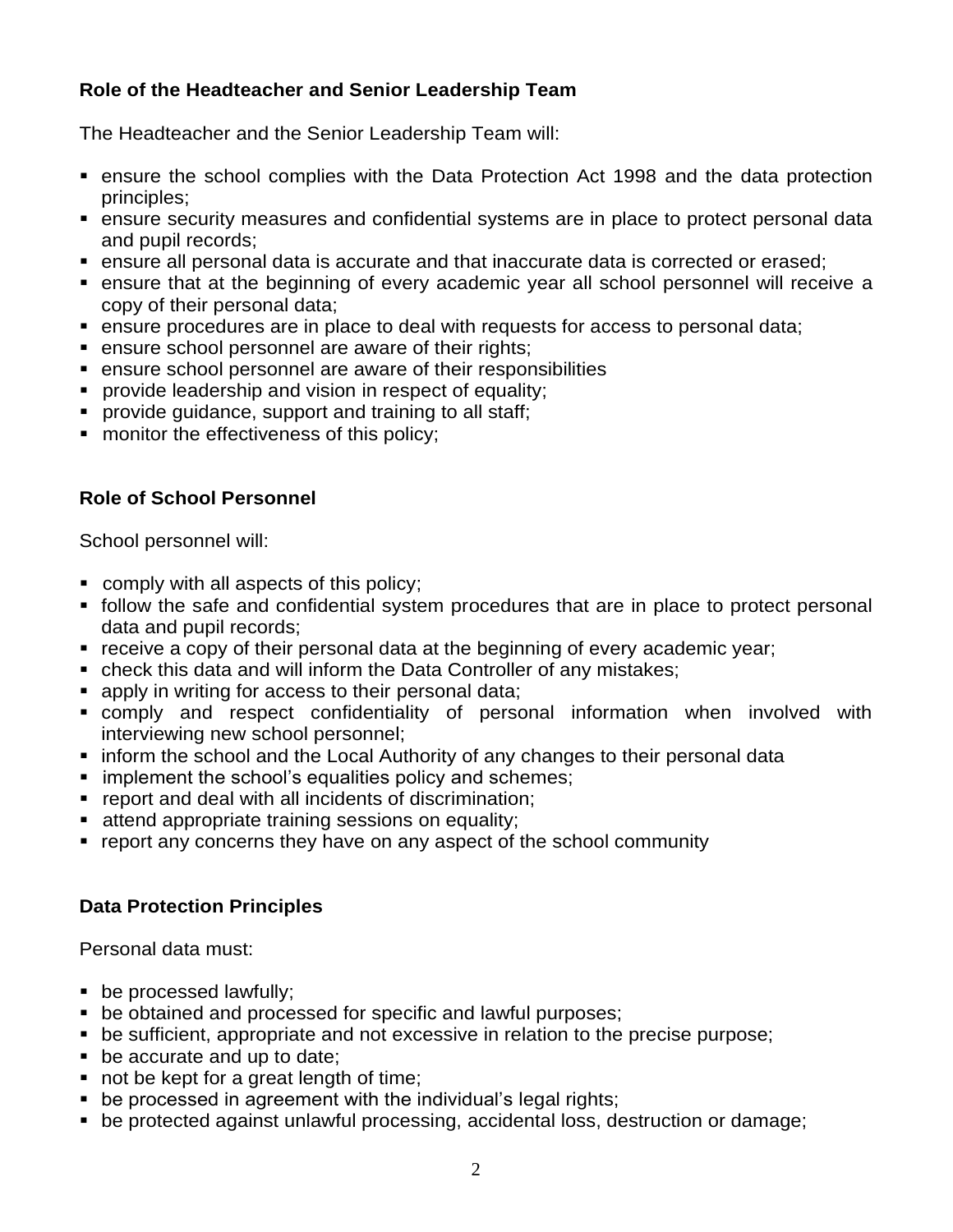not be transferred outside the EU unless the rights and freedom of the individual is protected

### **Security Measures**

We work in conjunction with the Local Authority Code of Practice to ensure that computers and servers comply with all up to date Government regulations and are secure with:

- anti-virus software;
- $\blacksquare$  fire wall software:
- **passwords**

All school personnel are trained to:

- **•** be discreet and confidential:
- consider the safe and secure positioning of computers;
- back up data;
- turn off computers when not in use;
- **Fig. 5** remember password access;
- **If** lock filing cabinets and doors to offices;
- shred confidential material;
- clear their desk before they leave school

#### **Disclosure of Data**

Personal data cannot be disclosed to a third party without the consent of the individual except when it is legally required.

#### **Requests for Access to Data**

All requests from school personnel for access to their data must be made in writing and sent to the data controller.

## **Rights of Individuals**

Individuals have rights to:

- know when their data is being processed, the reason it is being processed and the name of the person or organisation requesting the information;
- **Perormal processing which could be harmful to them or others;**
- **PERITM** processing of their performance management records;
- go to court to prevent inaccurate data being used;
- be compensated if a data controller contravenes the Data Protection Act;
- **stop data being processed for direct marketing**

Individuals are not entitled to: